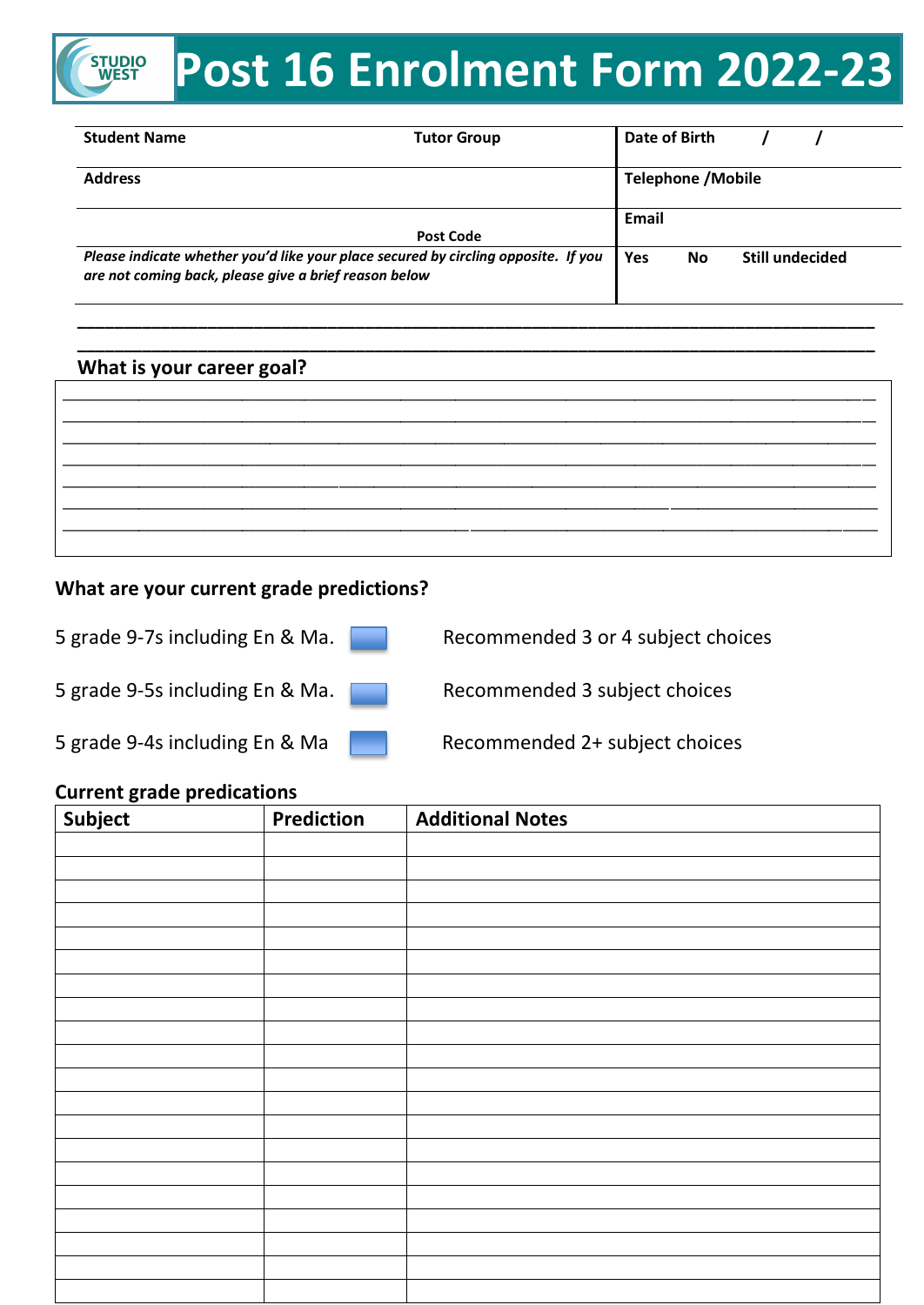**Post 16 Enrolment Form 2022-23**

# **Please choose ONE option from Blocks A, B, C, or D**

**If you did not achieve a grade 4 or above in English and Mathematics, you must select it in BLOCK C and/or D. Students MUST choose a minimum of TWO subject-based choices plus extended project and work experience from each OPTION BLOCK. Most students will get to choose THREE subjects-based choices, although we would consider FOUR for students will a strong academic profile.**

Studio West has a unique Post 16 academic and vocational offer. We strongly believe we will be able to deliver a range of courses to meet all students' needs. By offering subjects across the West of Newcastle, and working collaboratively with other educational providers and employers, we will be able to provide a tailored curriculum for every young person**.**

**We aim to offer ALL our students:**

**STUDIO WEST** 

- **Broad and balanced curriculum offer**
- **Qualifications that will allow you to transition to EMPLOYMENT, HIGHER EDUCATION, FURTHER TRAINING or Apprenticeships**
- **A bespoke experience around career-related learning through projects and work placements: LEARNING THAT CONNECTS!**
- **Develop new skills and greater confidence and self-awareness of your place and worth within society**

**Please note that we do not anticipate any curriculum changes, however, we withhold the right to make changes in light of student feedback and Government Policy. Students will be notified ASAP of any potential changes to our curriculum offer.**

| <b>BLOCK A</b>                                                                                                                                                                                                     |  | <b>BLOCK B</b>                                                                                                                         |  | <b>BLOCK C</b>            |   |                         | <b>BLOCK D</b>             |  |  |
|--------------------------------------------------------------------------------------------------------------------------------------------------------------------------------------------------------------------|--|----------------------------------------------------------------------------------------------------------------------------------------|--|---------------------------|---|-------------------------|----------------------------|--|--|
| <b>Art &amp; Design</b>                                                                                                                                                                                            |  | <b>Biology</b>                                                                                                                         |  | <b>English Literature</b> |   |                         | <b>Criminology</b>         |  |  |
| <b>Computer Science</b>                                                                                                                                                                                            |  | <b>Business Studies</b>                                                                                                                |  | <b>Applied Science</b>    |   | <b>Extended Project</b> |                            |  |  |
| <b>Construction</b>                                                                                                                                                                                                |  | <b>Extended Project</b>                                                                                                                |  | <b>Extended Project</b>   |   |                         | <b>GCSE Maths</b>          |  |  |
| <b>Digital Communication</b>                                                                                                                                                                                       |  | <b>Project</b>                                                                                                                         |  | <b>GCSE English</b>       |   |                         | <b>Health &amp; Social</b> |  |  |
| <b>Extended Project</b>                                                                                                                                                                                            |  | <b>BTEC Sport</b>                                                                                                                      |  | <b>Hospitality</b>        |   |                         | <b>Mathematics</b>         |  |  |
| <b>Psychology</b>                                                                                                                                                                                                  |  | <b>Work Experience B</b>                                                                                                               |  | <b>Work Experience C</b>  |   |                         | <b>Work Experience D</b>   |  |  |
| <b>Work Experience A</b>                                                                                                                                                                                           |  |                                                                                                                                        |  |                           |   |                         |                            |  |  |
| In partnership with the Royal Grammar School, Studio West<br>students have the opportunity to study A Level Physics or<br>Design & Technology (Engineering). Please indicate your<br>interest in the box opposite. |  | <b>A Level Physics</b><br>$\bullet$<br>A Level Design & Technology<br>(Please tick preference)<br><b>Optional</b><br><b>Compulsory</b> |  |                           |   |                         |                            |  |  |
| <b>Curriculum Enrichment/Project/Work experience</b><br><b>Young Enterprise Award Scheme</b>                                                                                                                       |  |                                                                                                                                        |  |                           |   |                         | <b>Business Studies</b>    |  |  |
| <b>Duke of Edinburgh Award Scheme</b>                                                                                                                                                                              |  |                                                                                                                                        |  | Y                         |   | N                       |                            |  |  |
| <b>Debating Matters</b>                                                                                                                                                                                            |  |                                                                                                                                        |  | Y                         |   | N                       |                            |  |  |
| Project L2/L3                                                                                                                                                                                                      |  |                                                                                                                                        |  | N                         |   | Υ                       |                            |  |  |
| <b>GCSE/L2 Maths and English resits</b>                                                                                                                                                                            |  |                                                                                                                                        |  |                           | N |                         | Y                          |  |  |
| <b>Paired Reading</b>                                                                                                                                                                                              |  |                                                                                                                                        |  |                           | Υ |                         | N                          |  |  |
| <b>Classroom Support</b>                                                                                                                                                                                           |  |                                                                                                                                        |  | Y                         |   | N                       |                            |  |  |
| <b>Advanced Level 3 (A Levels</b><br>Please note that the completion of Extended Project<br><b>BTEC Level 3</b><br><b>GCSE/BTEC Level 2</b>                                                                        |  |                                                                                                                                        |  |                           |   |                         |                            |  |  |

**Enrichment / Project / Extended Project**

*and Project will lead to a Level 2/3 qualification*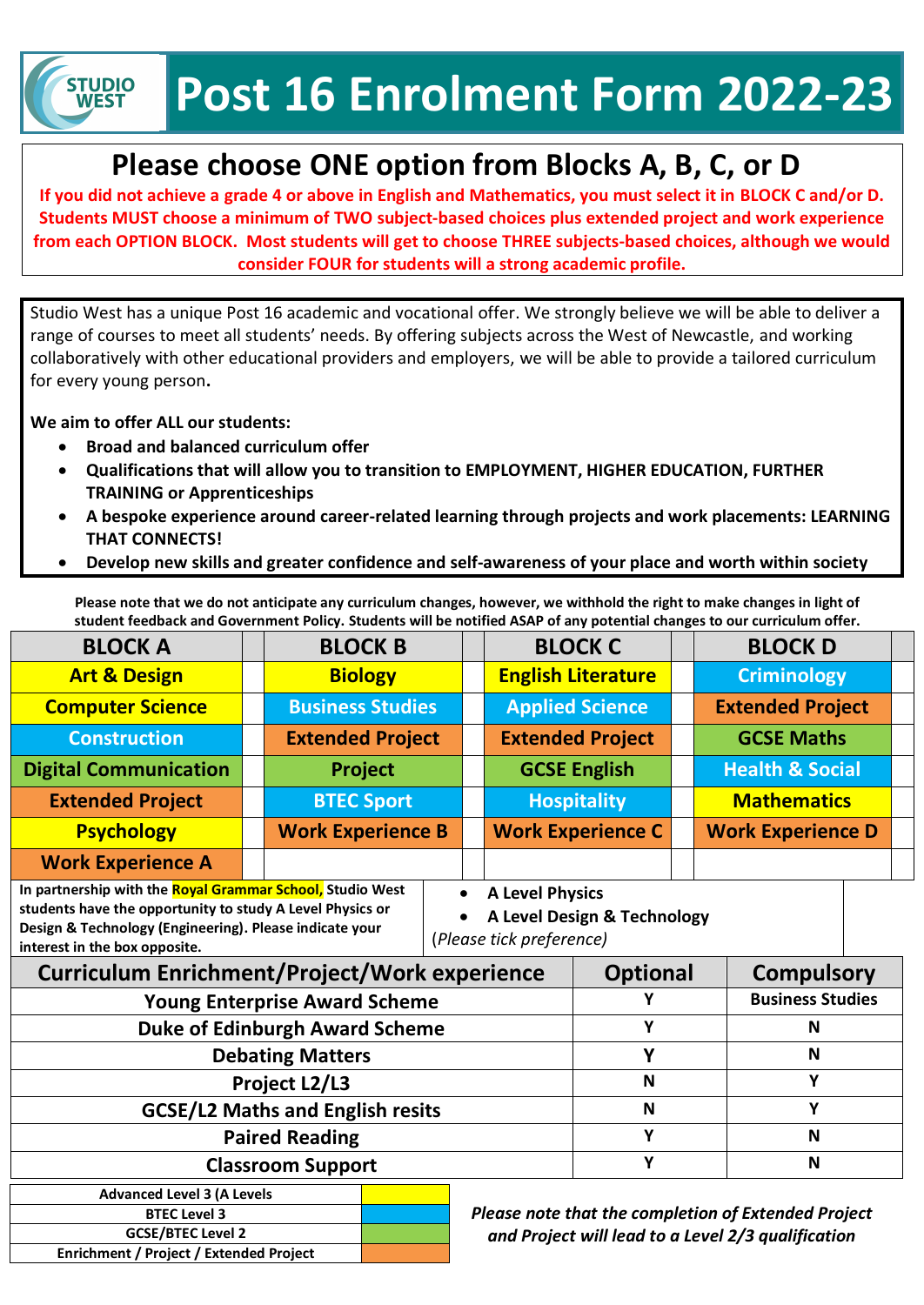

## Post 16 Courses - Teacher Recommendation / Signing off Sheet

| <b>Subject Teachers:</b> |
|--------------------------|
| Subject                  |
|                          |
|                          |
| Subject                  |
|                          |
|                          |
| Subject                  |
|                          |
|                          |
|                          |
| <b>Senior Staff:</b>     |
| Subject 1:               |
|                          |
| Subject 2:               |
| Subject3:                |
| <b>Additional Notes:</b> |
|                          |
|                          |
|                          |